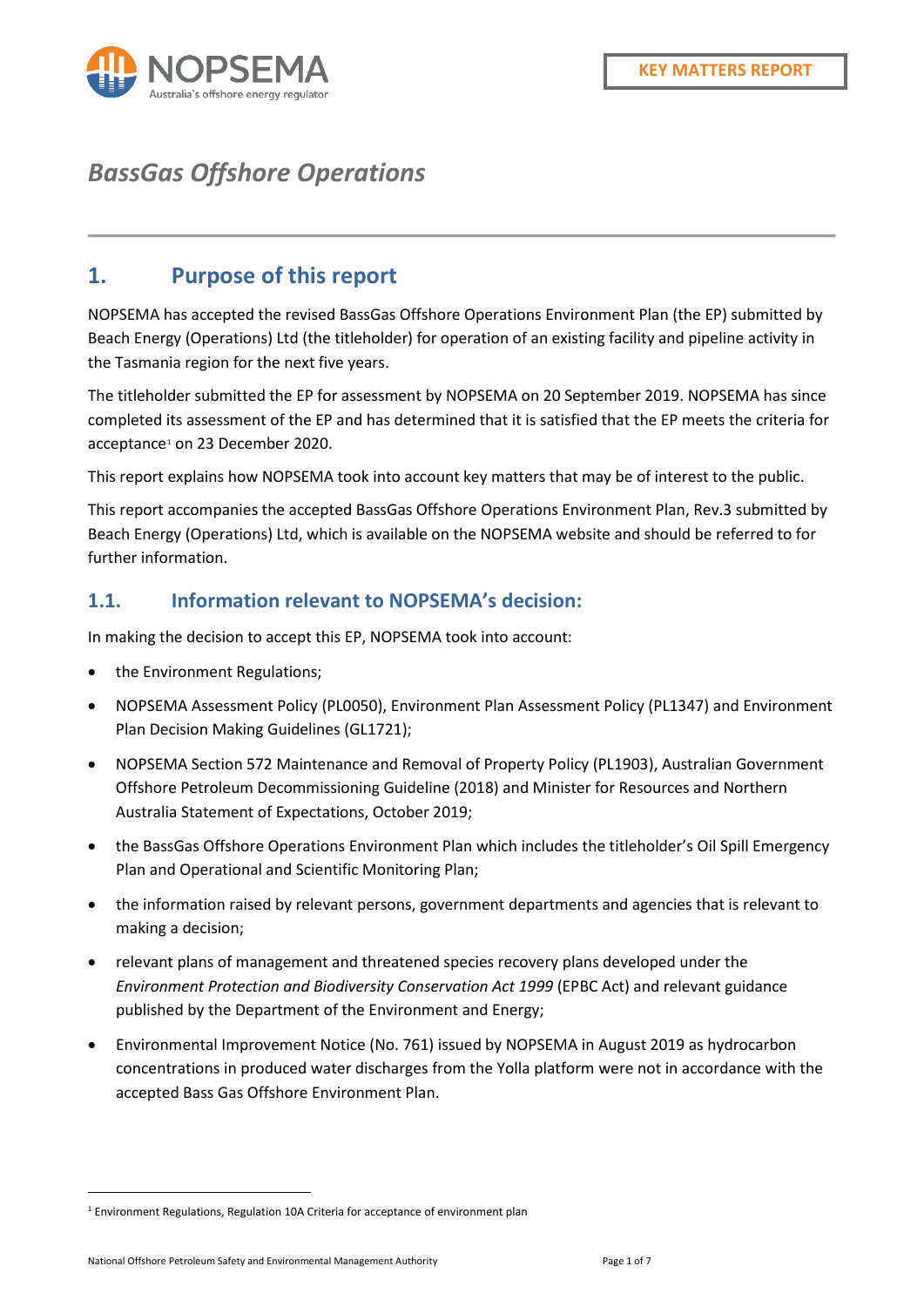

### **2. Next steps**

Responsibility for the ongoing environmental performance of the facility and pipeline activity remains, at all times, with Beach Energy (Operations) Ltd.

NOPSEMA has legislated responsibilities to inspect and investigate offshore petroleum and greenhouse gas storage activities, and to enforce compliance with environmental law. These functions will be applied to this activity in accordance with NOPSEMA's policies.

### **3. Sensitive Information**

Sensitive information received during the consultation with relevant persons, such as the names and contact details of relevant person, is not published in this report. Sensitive information is contained in a sensitive information part of the EP which has been considered by NOPSEMA during its assessment process.

### **4. Further information**

If you would like further information about the activity, please contact the titleholder's nominated liaison person specified in the EP and on NOPSEMA's webpage for the Beach Energy (Operations) Ltd.

If you would like to be notified of regulatory information on the activity, such as start and end dates and enforcement actions (if any), please subscribe to updates from th[e Underway Offshore page](https://info.nopsema.gov.au/) on NOPSEMA's website.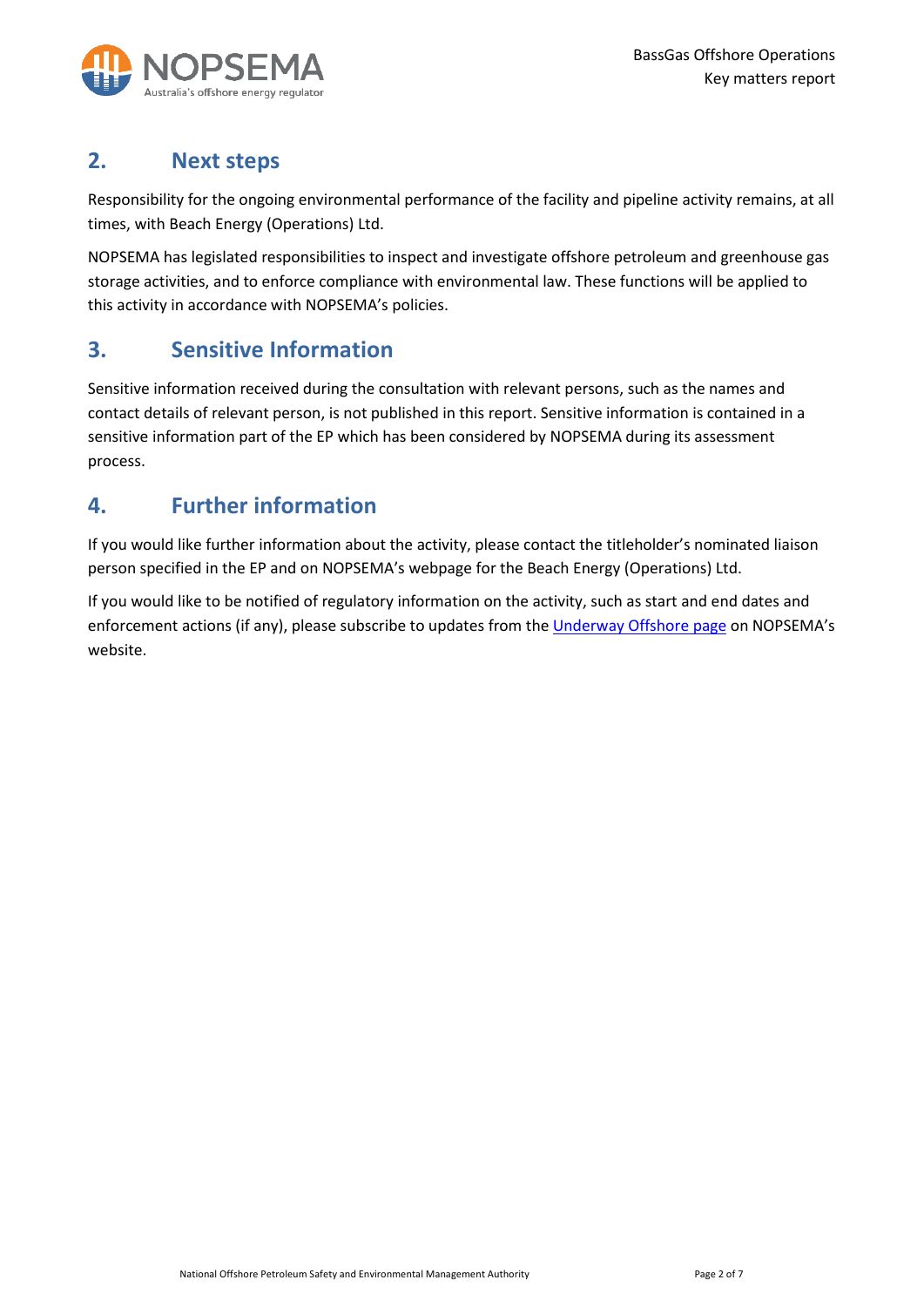

# **How NOPSEMA has taken into account key matters raised during the assessment and decision making process for the BassGas Offshore Operations Environment Plan**

| #            | <b>Key Matter</b>                                                                                                                                                                                                  | <b>Titleholder submission</b>                                                                                                                                                                                                                                                                                                                                                                                                                                                                                                                                                                                                                                                                                                                                                                                                                                                                                                                                                                                                                                                                                                                                                                                                                           | <b>NOPSEMA's assessment and decision</b>                                                                                                                                                                                                                                                                                                                                                                                                                                                                                                                                                                                                                                                                                                                                                                                                                                                                                                                                                                                                                                                                                                                                                                                                                                              |
|--------------|--------------------------------------------------------------------------------------------------------------------------------------------------------------------------------------------------------------------|---------------------------------------------------------------------------------------------------------------------------------------------------------------------------------------------------------------------------------------------------------------------------------------------------------------------------------------------------------------------------------------------------------------------------------------------------------------------------------------------------------------------------------------------------------------------------------------------------------------------------------------------------------------------------------------------------------------------------------------------------------------------------------------------------------------------------------------------------------------------------------------------------------------------------------------------------------------------------------------------------------------------------------------------------------------------------------------------------------------------------------------------------------------------------------------------------------------------------------------------------------|---------------------------------------------------------------------------------------------------------------------------------------------------------------------------------------------------------------------------------------------------------------------------------------------------------------------------------------------------------------------------------------------------------------------------------------------------------------------------------------------------------------------------------------------------------------------------------------------------------------------------------------------------------------------------------------------------------------------------------------------------------------------------------------------------------------------------------------------------------------------------------------------------------------------------------------------------------------------------------------------------------------------------------------------------------------------------------------------------------------------------------------------------------------------------------------------------------------------------------------------------------------------------------------|
| $\mathbf{1}$ | Hydrocarbon concentration levels in<br>produced water discharges from<br>operation of the Yolla platform could have<br>unacceptable impacts on the values and<br>sensitivities of the Commonwealth marine<br>area. | Beach Energy (Operations) Ltd (Beach) undertook<br>an assessment of the potential impacts to marine<br>environmental receptors from produced water<br>discharges. Produced formation water discharged<br>from the Yolla facility has a significantly higher<br>concentration of total petroleum hydrocarbons<br>than discharges from other oil and gas facilities in<br>the Australian offshore regime. However, the<br>discharge volumes are significantly lower than other<br>facilities, and therefore the environmental load for<br>overboard hydrocarbons is relatively small.<br>The EP predicts that the area that will be impacted<br>will be within ~7 to 700m of the Yolla platform. The<br>prediction was informed by chemical<br>characterisation of the effluent and comparison<br>with Australian & New Zealand Guidelines for Fresh<br>and Marine Water Quality (ANZG, 2018) water<br>quality criteria, whole effluent toxicity testing<br>results (Appendix 9) and dispersion modelling of the<br>predicted volumes to be discharged (Appendix 9<br>and 10). Receptors that may be impacted by chronic<br>exposure to the discharge are water quality,<br>sediment quality, plankton, fish and Australian and<br>New Zealand fur seals. | NOPSEMA recognises that there is the potential for<br>the activity, if not appropriately managed, to have an<br>unacceptable impact on MNES in the Commonwealth<br>Marine Area including water quality, sediment<br>quality, plankton, fish and Australian and New<br>Zealand fur seals.<br>In making a decision regarding this matter NOPSEMA<br>took into account the content of the EP, including<br>appended reports on ecotoxicity data and analysis of<br>the produced water effluent, modelling of the<br>discharge dispersion characteristics and proposed in<br>situ monitoring, NOPSEMA's decision making<br>guidelines, EPBC Act Significant Impact Guidelines<br>1.1- Matter of National Environmental Significance<br>(DEWHA, 2013) and Australian & New Zealand<br><b>Guidelines for Fresh and Marine Water Quality</b><br>(ANZG, 2018).<br>During the course of the assessment NOPSEMA<br>required Beach to align the impact assessment with<br>the specific circumstances at the Yolla platform and<br>improve the clarity of the produced water monitoring<br>and management procedures including details of<br>maintenance and calibration. Beach was also<br>required to include firm commitments to shut-down<br>production should defined thresholds be reached, |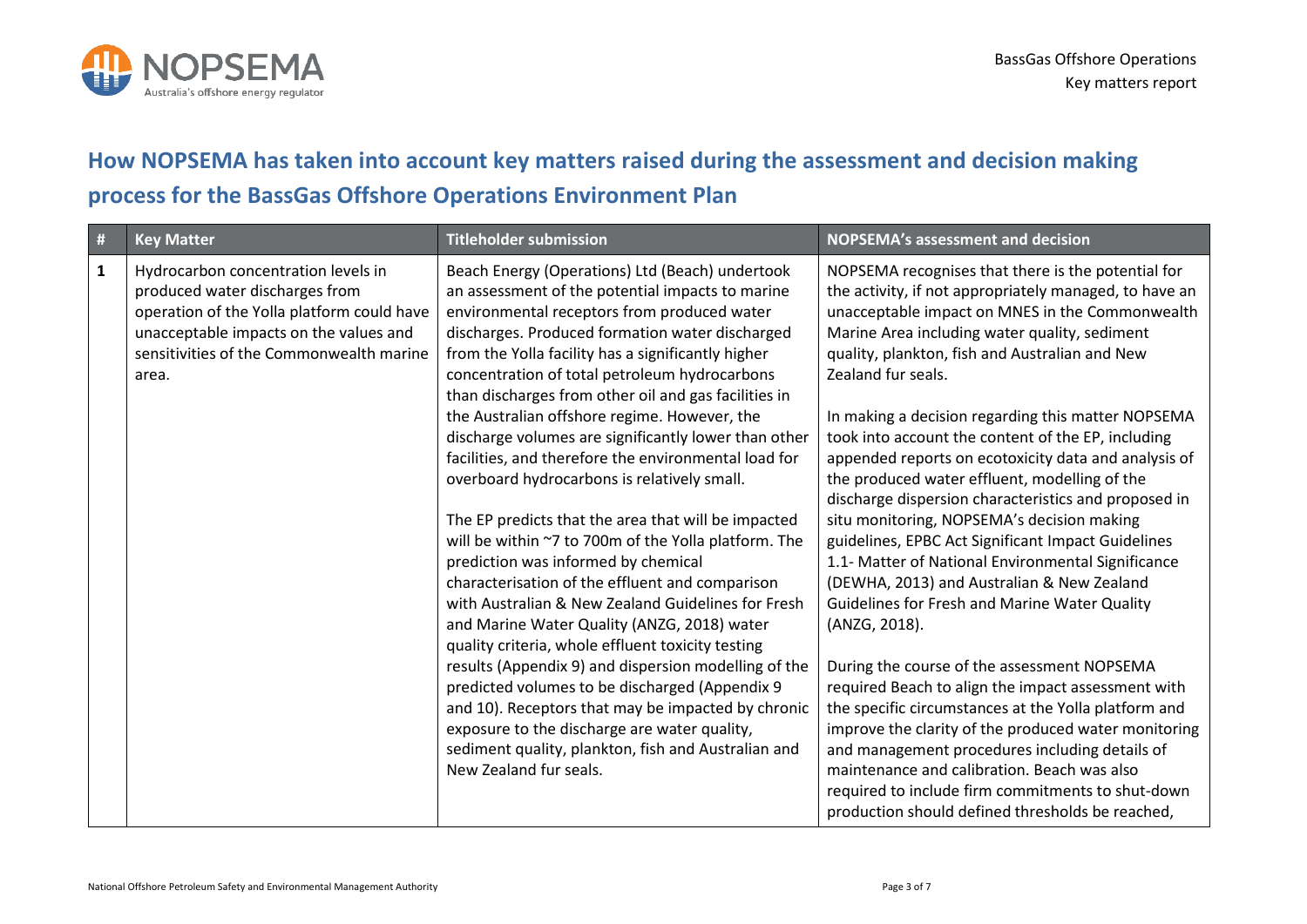

| Beach provides commitments to manage the<br>impacts of produced water discharges to an<br>acceptable level which is defined as:<br>1. there is no impact to the marine environment<br>outside the mixing zone boundary;<br>2. impacts within the mixing zone are kept to<br>acceptable levels; and,<br>3. there are no significant impact to matters of<br>national environmental significance (MNES)<br>within the mixing zone including within the<br>Commonwealth Marine Area, which is a matter<br>protected under the EPBC Act.                                                                                                                                                                                                                                                                                                                                                                            | commence early investigations if higher than normal<br>parameters were detected and commit to undertake<br>in-field verification of water and sediment quality<br>predictions and biological monitoring to ensure<br>contamination is not greater than predicted.<br>Given the above, NOPSEMA is satisfied that<br>appropriate measures will be taken to ensure impacts<br>will be reduced an acceptable level. This is because<br>impacts will be limited to within the predicted 700m<br>mixing zone around the platform and will not be<br>significant as defined by the MNES significant impact<br>guidelines. The potential for impacts to Australian or         |
|-----------------------------------------------------------------------------------------------------------------------------------------------------------------------------------------------------------------------------------------------------------------------------------------------------------------------------------------------------------------------------------------------------------------------------------------------------------------------------------------------------------------------------------------------------------------------------------------------------------------------------------------------------------------------------------------------------------------------------------------------------------------------------------------------------------------------------------------------------------------------------------------------------------------|-----------------------------------------------------------------------------------------------------------------------------------------------------------------------------------------------------------------------------------------------------------------------------------------------------------------------------------------------------------------------------------------------------------------------------------------------------------------------------------------------------------------------------------------------------------------------------------------------------------------------------------------------------------------------|
| The control measures being implemented to ensure<br>impacts are reduced to an acceptable level is<br>implementing a monitoring and management<br>procedure with the following elements:<br>Continuous monitoring of overboard<br>$\bullet$<br>hydrocarbon concentrations with automatic<br>shut-in at maximum allowable values.<br>Continuous monitoring of volumes sent<br>overboard with automatic shut-in at maximum<br>allowable values.<br>Weekly calibration and maintenance program.<br>Adaptive management when hydrocarbons<br>$\bullet$<br>begin to approach maximum levels.<br>Six monthly chemical characterisation testing.<br>$\bullet$<br>Annual Whole of Effluent Toxicity (WET) testing.<br>$\bullet$<br>A plume verification study.<br>$\bullet$<br>Seabed sediment sampling.<br>$\bullet$<br>Biological monitoring and investigation<br>$\bullet$<br>triggered by outcomes of other testing. | New Zealand fur seals is limited to a small number of<br>individuals relative to the total population in the<br>region. According to the toxicity results presented,<br>actual impacts to seals are likely to be very low to<br>undetectable. Should this understanding of the<br>impacts change as more information becomes<br>available, Beach will undertake further biological<br>monitoring and consider if additional actions are<br>warranted.<br>NOPSEMA has concluded that after taking into<br>consideration the proposed environmental<br>management measures that the activity will not<br>cause unacceptable impacts to the Commonwealth<br>Marine Area. |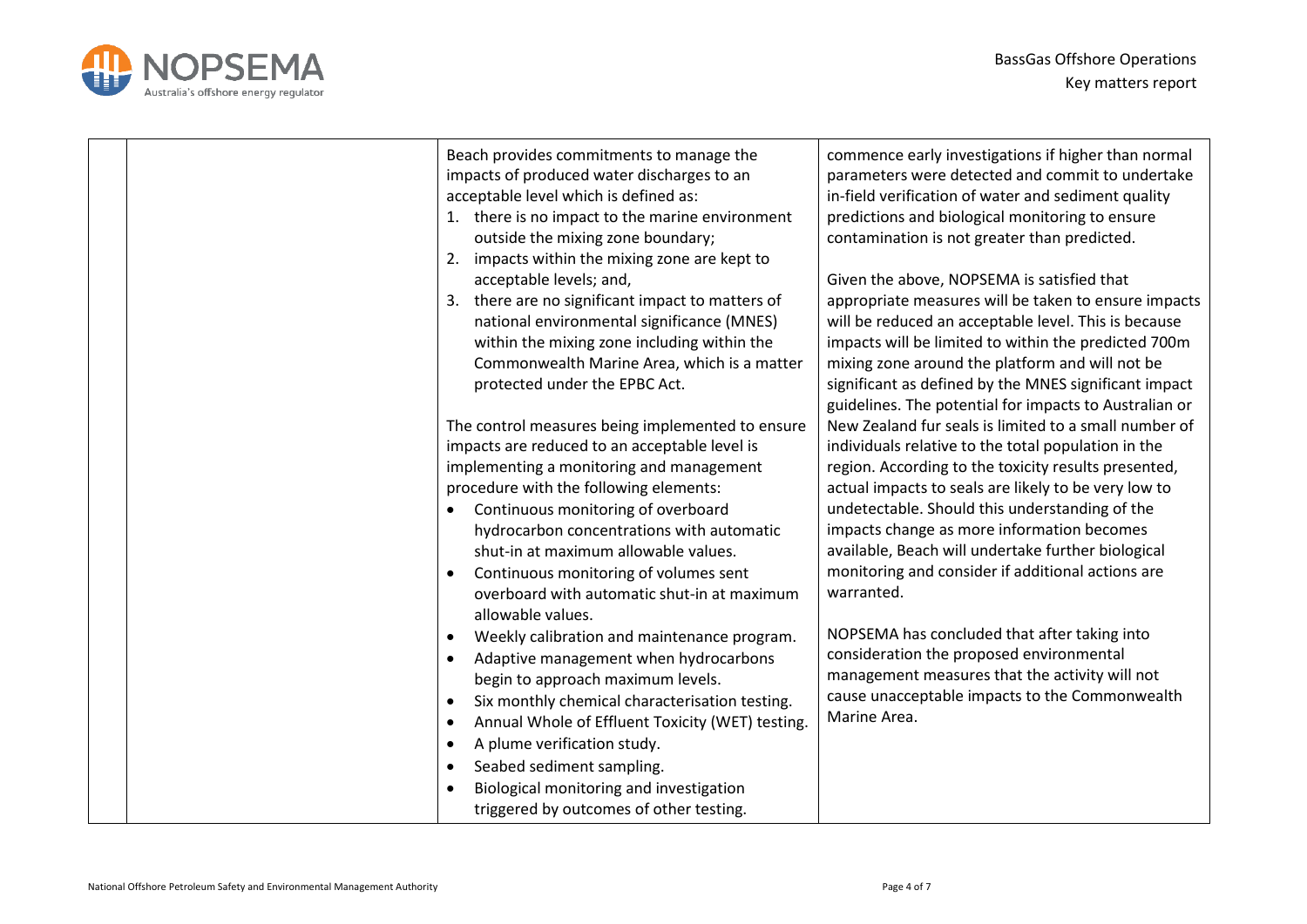

| $\overline{2}$ | Insufficient provisions for the<br>maintenance and removal of structures,<br>equipment and property bought onto title<br>may impact compliance with section 572<br>of the Offshore Petroleum and<br>Greenhouse Gas Storage Act 2006<br>(OPGGS Act). | Beach has commenced planning for the future of<br>the BassGas operations activity including<br>consideration of the cessation of production and<br>the process to be followed during the<br>decommissioning phase of the Yolla-A platform,<br>wells and pipeline.<br>The EP identifies two current options for the future<br>of the BassGas activity; firstly, end of production in<br>2025, and secondly, development of the Trefoil gas<br>field to the west of the Yolla-A platform and tying<br>the wells into Yolla-A via a pipeline and extending<br>the life of BassGas development to 2037 (Section<br>3.10.2 of the EP).<br>Beach acknowledges the obligation for full removal<br>of property and has a range of maintenance<br>arrangements in place so that property and<br>equipment can be removed (Section 3.10.2). | NOPSEMA recognises the importance of ensuring that<br>titleholders meet their obligations under section 572<br>of the (OPGGS Act) which requires them to:<br>Maintain all structures, equipment and property<br>in a title area in good condition and repair.<br>Remove all structures, equipment and property<br>when it is neither used nor to be used in<br>connection with operations authorised by the<br>title.<br>In making a decision regarding this matter, NOPSEMA<br>took into account the content of the EP, NOPSEMA<br>Section 572 Maintenance and Removal of Property<br>Policy (PL1903), Australian Government Offshore<br>Petroleum Decommissioning Guideline (2018) and<br>the Minister for Resources and Northern Australia<br>Statement of Expectations, October 2019;<br>During the course of the assessment NOPSEMA<br>required Beach to provide further information about<br>the proposed cessation of production and<br>decommissioning planning process for the BassGas<br>activity. In response Beach provided details of two<br>options for the future of BassGas activity including<br>details of the decommissioning planning process and<br>notional timeframes for each option. Beach was also<br>requested to provide further information about its<br>systems for the maintenance of property on title to<br>ensure that full removal could occur in the future.<br>Beach provided further details of its property |
|----------------|-----------------------------------------------------------------------------------------------------------------------------------------------------------------------------------------------------------------------------------------------------|-----------------------------------------------------------------------------------------------------------------------------------------------------------------------------------------------------------------------------------------------------------------------------------------------------------------------------------------------------------------------------------------------------------------------------------------------------------------------------------------------------------------------------------------------------------------------------------------------------------------------------------------------------------------------------------------------------------------------------------------------------------------------------------------------------------------------------------|----------------------------------------------------------------------------------------------------------------------------------------------------------------------------------------------------------------------------------------------------------------------------------------------------------------------------------------------------------------------------------------------------------------------------------------------------------------------------------------------------------------------------------------------------------------------------------------------------------------------------------------------------------------------------------------------------------------------------------------------------------------------------------------------------------------------------------------------------------------------------------------------------------------------------------------------------------------------------------------------------------------------------------------------------------------------------------------------------------------------------------------------------------------------------------------------------------------------------------------------------------------------------------------------------------------------------------------------------------------------------------------------------------------------------------------------------|
|                |                                                                                                                                                                                                                                                     |                                                                                                                                                                                                                                                                                                                                                                                                                                                                                                                                                                                                                                                                                                                                                                                                                                   | monitoring and maintenance system which includes                                                                                                                                                                                                                                                                                                                                                                                                                                                                                                                                                                                                                                                                                                                                                                                                                                                                                                                                                                                                                                                                                                                                                                                                                                                                                                                                                                                                   |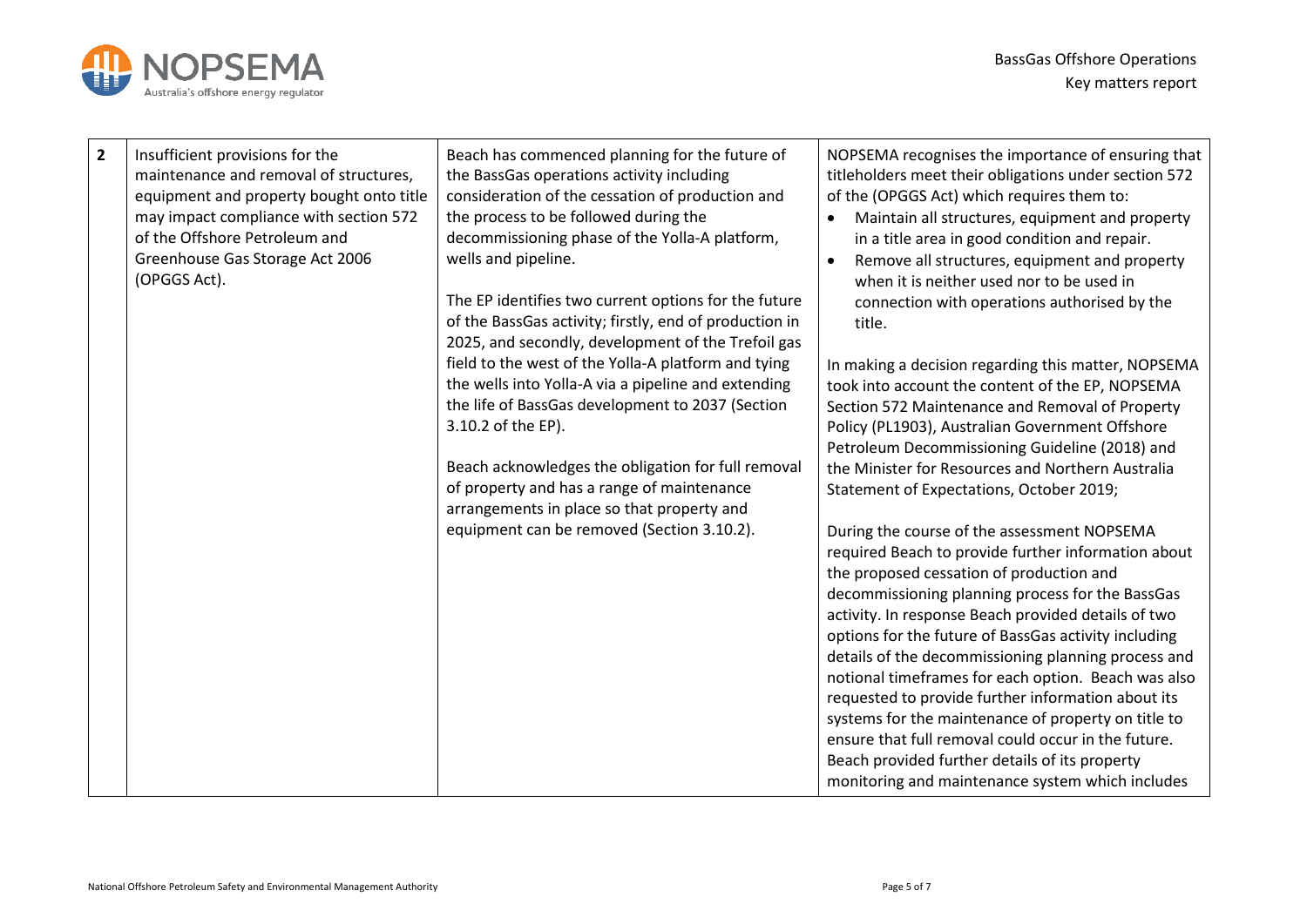

|   |                                                                                                                                                          |                                                                                                                                                                                                                                                                                                                                                                                                                                                                                                                                                                                                                                                                                                                                                                                                                                                                                                                                                                                                                                  | keeping an inventory of all property in an assets<br>register.<br>NOPSEMA is satisfied that the EP demonstrates how<br>the requirements of section 572 of the OPGGS Act<br>will be met.                                                                                                                                                                                                                                                                                                                                                                                                                                                                                                                                                                                                                                                                                                                                                                                                                                                                                                                                                                                                                                                                                |
|---|----------------------------------------------------------------------------------------------------------------------------------------------------------|----------------------------------------------------------------------------------------------------------------------------------------------------------------------------------------------------------------------------------------------------------------------------------------------------------------------------------------------------------------------------------------------------------------------------------------------------------------------------------------------------------------------------------------------------------------------------------------------------------------------------------------------------------------------------------------------------------------------------------------------------------------------------------------------------------------------------------------------------------------------------------------------------------------------------------------------------------------------------------------------------------------------------------|------------------------------------------------------------------------------------------------------------------------------------------------------------------------------------------------------------------------------------------------------------------------------------------------------------------------------------------------------------------------------------------------------------------------------------------------------------------------------------------------------------------------------------------------------------------------------------------------------------------------------------------------------------------------------------------------------------------------------------------------------------------------------------------------------------------------------------------------------------------------------------------------------------------------------------------------------------------------------------------------------------------------------------------------------------------------------------------------------------------------------------------------------------------------------------------------------------------------------------------------------------------------|
| 3 | Inadequate arrangements for responding<br>to and monitoring an oil pollution<br>emergency may result in unacceptable<br>environmental impacts and risks. | Beach has evaluated the hydrocarbon spill risks of<br>the operation of the Yolla-A platform, wells, subsea<br>pipeline and support vessels in Sections 7.14 to 7.17<br>of the EP. Section 7.15 details Beach's approach to<br>spill modelling and outcomes of the stochastic<br>modelling are applied to define the environment<br>that may be affected (EMBA) based on worst-case<br>spill scenarios.<br>Control measures for reducing the likelihood of a<br>hydrocarbon spill from the operation of the Yolla<br>platform, pipeline and vessels are presented in<br>Sections 7.15, 7.16 and 7.17 respectively.<br>Beach's spill response needs, capability and ALARP<br>assessment for this activity is presented in Sections<br>7.18 and 7.19. Additional information on spill<br>monitoring needs and capability is presented in the<br>BassGas Addendum to Beach's Offshore Victoria<br>OSMP. Control measures to manage the impacts<br>and risks of a spill response are detailed in Sections<br>7.18, 7.19 and the OPEP. | NOPSEMA acknowledges the importance of ensuring<br>that hydrocarbon spill risks are reduced to as low as<br>reasonably practicable and that in the unlikely event<br>of a spill, appropriate control measures are in place<br>to ensure a timely response.<br>In making a decision regarding this matter, NOPSEMA<br>took into account the content of the EP, NOPSEMA's<br>Decision Making Guidelines (GL1721), NOPSEMA's<br>Environment Plan content requirements (GN1344),<br>NOPSEMA's Oil pollution risk management guidance<br>note (GN1488) and NOPSEMA's Oil Spill Modelling<br>Environment Bulletin.<br>During the course of the assessment NOPSEMA<br>required Beach to provide further information about<br>its spill risk evaluation and response arrangements<br>including the application of spill modelling to define<br>the EMBA, demonstration of ALARP for its spill<br>response capability (including spill monitoring) and<br>consideration of protected matters in response<br>decision-making processes. In response to this, Beach<br>made a number of modifications to the EP including<br>removing inconsistencies in its spill risk evaluation,<br>re-defining the EMBA to be consistent with<br>recommendations in NOPSEMA's Spill Modelling |